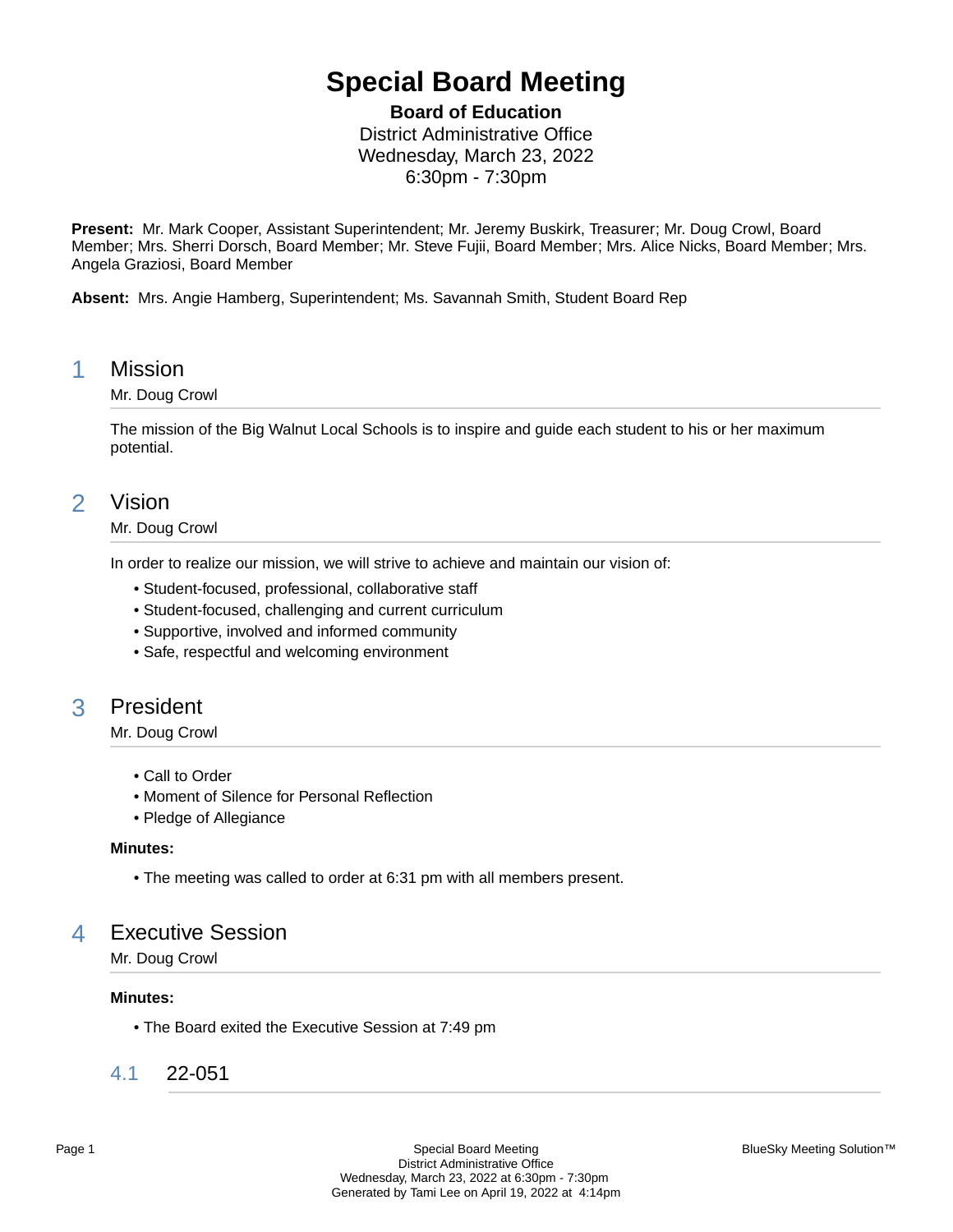It is recommended the Board enter Executive Session to confer with an attorney concerning disputes involving the Board that are the subject of pending or imminent court action.

#### **Result:** Approved

**Motioned:** Mrs. Alice Nicks **Seconded:** Mr. Steve Fujii

| <b>Voter</b>                       | Yes | No | <b>Abstaining</b> |
|------------------------------------|-----|----|-------------------|
| Mr. Doug Crowl, Board Member       | X   |    |                   |
| Mrs. Sherri Dorsch, Board Member   | х   |    |                   |
| Mr. Steve Fujii, Board Member      | х   |    |                   |
| Mrs. Alice Nicks, Board Member     | х   |    |                   |
| Mrs. Angela Graziosi, Board Member |     |    |                   |

### 5 Business Items

Mr. Doug Crowl

### **Minutes:**

22-052 Mrs. Graziosi motioned the following:

It is recommended that Big Walnut Local School District Board of Education agree to enter into a stipulated injunction and dismissal entry Case No. 2:22-cv-1377 in the United States District Court for the Southern District Court Eastern Division. It further is recommended that the Board authorize legal counsel the authority to enter this stipulated injunction and dismissal entry in the above-referenced matter.

It was seconded by Mr. Fujii motioned

#### **Result:** Approved

**Motioned:** Mrs. Angela Graziosi **Seconded:** Mr. Steve Fujii

| <b>Voter</b>                       | <b>Yes</b> | <b>No</b> | Abstaining |
|------------------------------------|------------|-----------|------------|
| Mr. Doug Crowl, Board Member       | X          |           |            |
| Mrs. Sherri Dorsch, Board Member   | х          |           |            |
| Mr. Steve Fujii, Board Member      | X          |           |            |
| Mrs. Alice Nicks, Board Member     | X          |           |            |
| Mrs. Angela Graziosi, Board Member | х          |           |            |

# **6** Scheduling of Next Board Meeting

### Mr. Doug Crowl

Regularly Scheduled Meetings: